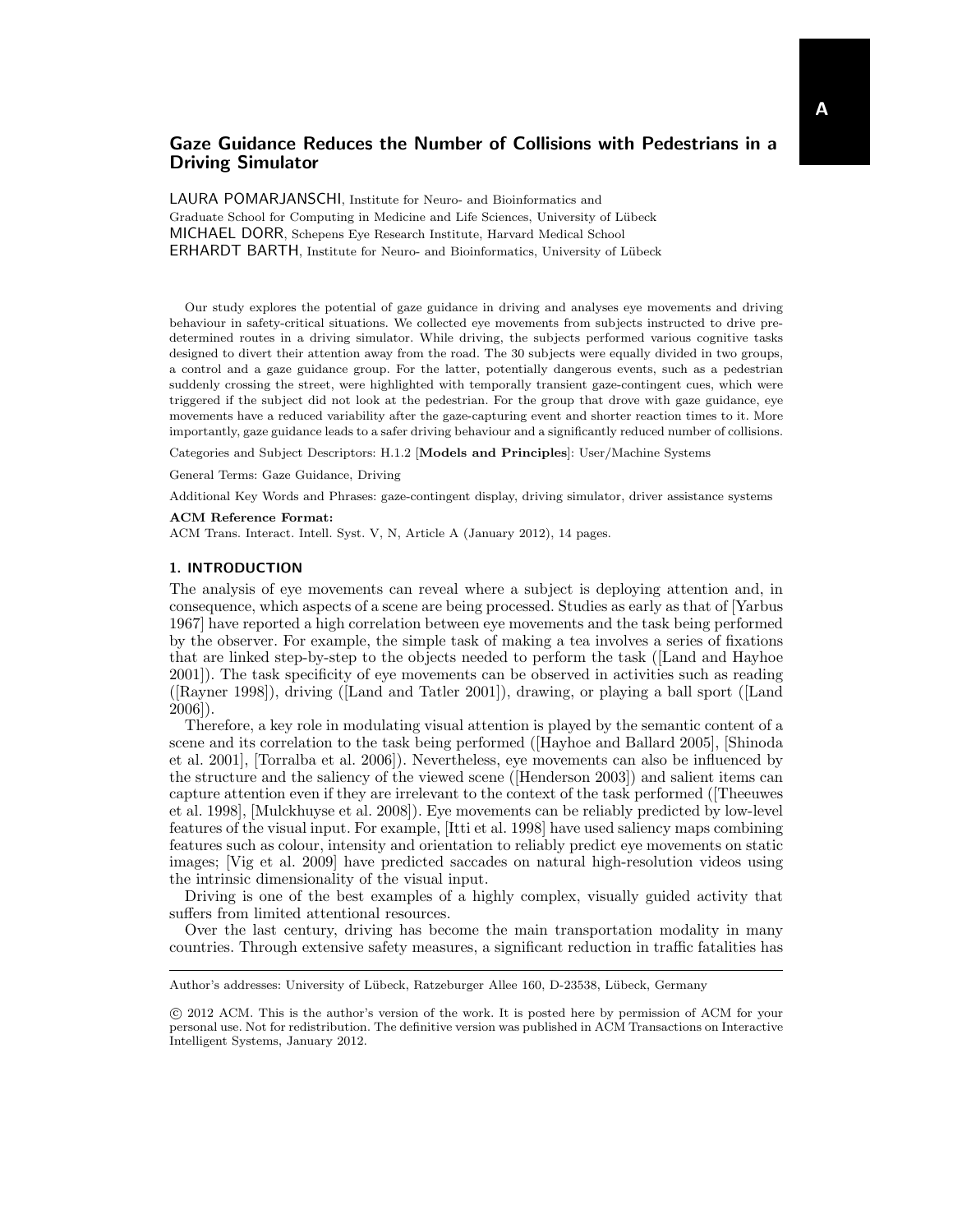been achieved. A NHTSA research note reports the year 2009 as having the lowest number of deaths resulting from vehicle crashes since 1950. Still, that means 33,808 fatalities in the US only ([National Highway Traffic Safety Administration 2010b]). 16% of these fatalities occurred in accidents for which driver distraction was cited as the main cause ([National Highway Traffic Safety Administration 2010a]). The reported distractions include the use of mobile phones or that of in-car technology, but also misperception errors, such as "failed to look" and "looked but did not see" are often mentioned ([Mosedale et al. 2006], [National Highway Traffic Safety Administration 2009]). As concluded in [Klauer et al. 2006], taking the eyes off the road for more than 2 seconds significantly increases the risk of a collision.

When driving a car, peripheral cues intertwine with foveal scanning to provide the driver with enough information for performing the driving task ([Land and Hayhoe 2001], [Land and Lee 1994]). Driving also provides a good example of how gaze patterns change during the process of learning a task. Significant differences can be observed between eye movement patterns adopted by novice and experienced drivers ([Crundall et al. 1998], [Crundall et al. 2002], [Konstantinopolous et al. 2010]).

Besides driving experience, scene complexity or the presence of distracting stimuli have immediate consequences both on the gaze pattern and on the driving performance. A number of studies that explore the effects of distracted driving on eye movements and on driving safety exist. As examples, we enumerate a few. [Recarte and Nunes 2003] observed the influence of an increased cognitive load created by having subjects perform several mental tasks while driving in naturalistic conditions. In a more recent experiment, [Brookhuis and de Waard 2010] used physiological measures such as heart rate and EEG data to estimate the drivers' mental workload. [McCarley et al. 2004] and [Galpin et al. 2009] investigate "looking but failing to see" driver errors from the perspective of the change blindness paradigm. In a similar experiment in a driving simulator, [Zheng and McConkie 2010] showed that local changes of the scene are frequently not noticed when accompanied by brief blankings (brief intervals in which a grey frame is shown).

Another direction of research on safer driving deals with modalities to redirect a distracted driver's attention to the road. [Ho and Spence 2005], for example, have concluded that spatially predictive auditory cues could be effective in capturing attention and signaling the fast approach of another car. Also, [Wang et al. 2007] have shown that subjects' responses to a side collision-avoidance signal consistent with the direction of the threat were significantly quicker than for trials where the location of the warning signal was incompatible with that of the threat. They also suggested that the cueing signal might in fact direct the attention of the drivers towards the location of the threat.

With the latest advances in technology, higher-fidelity driving simulators started to become widely available. The number of driving studies performed in a simulator has increased significantly over the past decade ([Boyle and Lee 2010]). Although driving simulators do have important disadvantages compared to naturalistic studies ([Kemeny and Panerai 2003]), the advantages of a simulator experiment are undeniable. Studies on distraction during driving can sometimes be problematic to perform. A study in naturalistic settings might be impractical for collecting sufficient data in a reasonable amount of time, and also cannot offer the same level of control on experimental parameters as an investigation performed in a laboratory. Also, ethics and safety aspects cannot be overlooked. Experiments involving subjects with visual impairments, such as the one performed by [Bowers et al. 2009] to determine how hemianopia affects the detection of pedestrians in hazardous driving conditions, but also benign driving under increased cognitive load experiments can potentially place both the subject and other traffic participants at serious risk when performed in real traffic conditions.

Nevertheless, the research on safer driving has not remained only on a theoretical level. Over recent years, more and more Advanced Driver Assistance Systems (ADAS) have been developed, and have been included as features in real vehicles.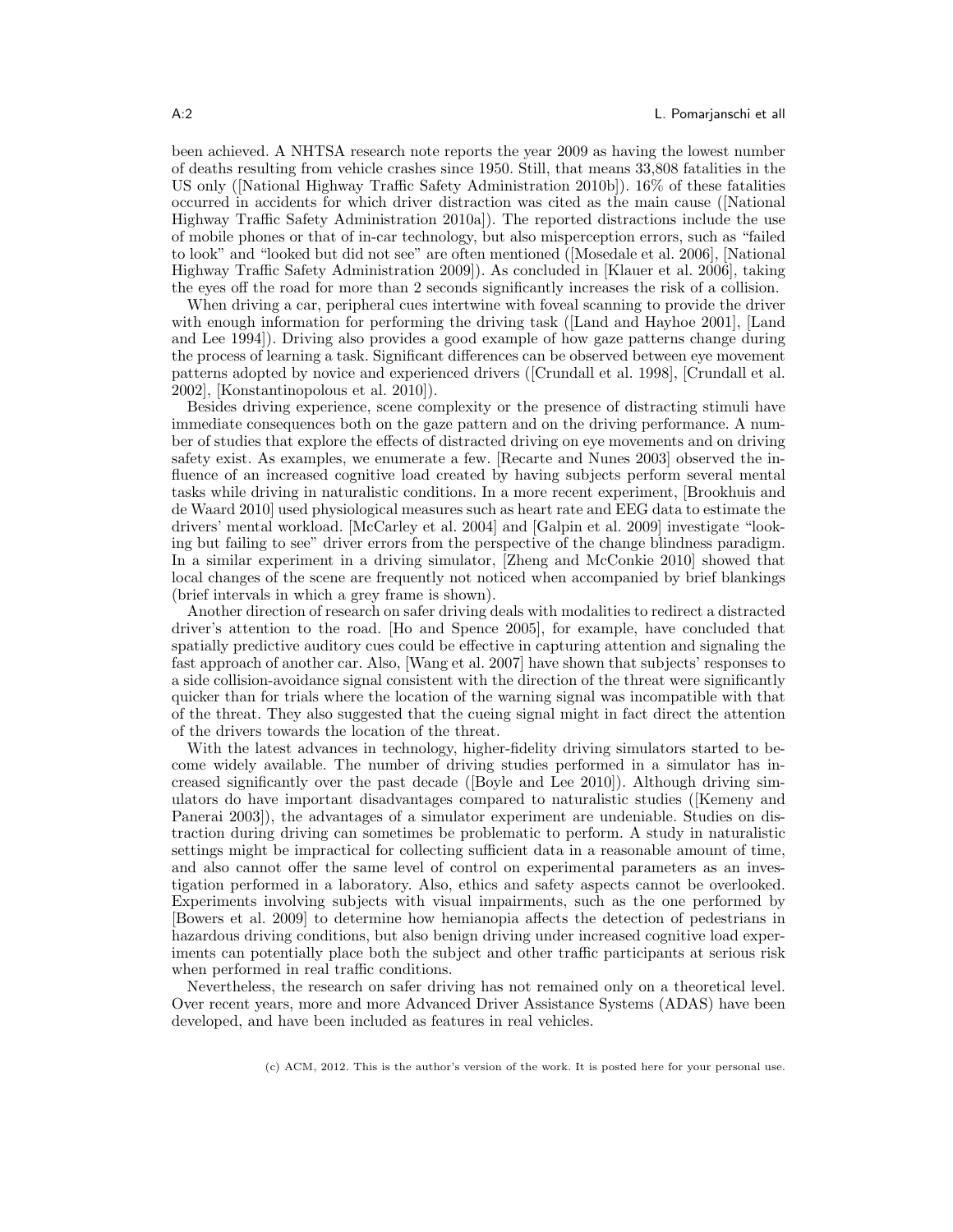#### Gaze Guidance Reduces the Number of Collisions with Pedestrians **A:3** A:3

Some ADAS focus on monitoring the driver and they issue warnings when he or she appears to be distracted or drowsy. Some systems use driving parameters (for example the steering behaviour) to monitor when the driver's reactions are inconsistent with a safe driving pattern. Implementations of such driver assistance systems are already commercially available<sup> $1,2$ </sup>. Others can detect directly when the driver's head has been turned away from the driving direction for a certain period of time, or when physiological measures, such as eyelid opening or blinking rate suggest that he or she is sleepy. For example, a system developed by SAAB detects the driver's eye and head direction, their blinking rate, and their eyelid closure, and issues an audible warning when the driver appears tired or distracted<sup>3</sup>. The Lexus driving monitoring system functions in a similar manner, and often comes integrated with a pre-crash application, which can detect if there is an obstacle approaching the car. If at the same time with the presence of an obstacle, the monitoring system concludes that the driver's head has been turned away for too long, warnings are triggered<sup>4</sup>.

Other driver assistance applications focus solely on monitoring the street, and warn the driver when an immediate danger has been detected. An ADAS released by Volvo detects pedestrians ahead of the vehicle and issues acoustic and visual warnings if pedestrians are about to walk in front of the car; if no action is taken by the driver, the brakes are automatically applied<sup>5</sup>. The Subaru "EyeSight" system operates similarly<sup>6</sup>.

Another direction in ADAS development focuses on creating enhanced-vision systems. Night view systems constitute a good example of this category; they render, either on a display on the dashboard, or directly on a portion of the windshield as a head-up display, an infrared view of the street ahead, sometimes enhanced with pedestrian detection. Night view systems have already been implemented using different technologies by car manufacturers such as Toyota, Mercedes or BMW<sup>7,8</sup>.

Finally, head-up displays (HUD) are becoming a common feature offered by the automotive industry. Typically, they are used to display vehicle information such as speed or driving directions in a small portion of the windshield $9,10$ , but there are also attempts to extend HUDs to the use of the entire windshield. In 2010, General Motors disclosed that research is currently conducted on such a system; as envisioned use, they mention highlighting important aspects of the scene ahead of the car, such as the edges of the road, or  $\text{traffic signs}^{11}$ .

Nevertheless, there are downsides to the existing advanced driver assistance systems. Audible warnings are often triggered without taking into consideration the driver's intentions or the current traffic context, and because of that they are perceived as annoying and are turned off. Visual warnings add to an already significant existing visual demand, and even when they do not require the driver to take their eyes off the road, by increasing the cognitive load the driver is subjected to, they risk becoming a source of distraction themselves.

 $1$ http://www.daimler.com/dccom/0-5-1210218-1-1210332-1-0-0-1210228-0-0-135-7165-0-0-0-0-0-0-0. html

 $^{2}$ http://automotivediscovery.com/ford\%E2\%80\%99s-driver-alert-wakes-sleepy-european-drivers/ 928340/

<sup>3</sup>http://www.saabnet.com/tsn/press/071102.html

 $^4$ http://www.lexus.eu/range/ls/key-features/safety/safety-driver-monitoring-system.aspx

<sup>5</sup>http://www.volvocars.com/en-ca/top/about/news-events/pages/default.aspx?itemid=17

 $6$ http://www.autoblog.com/2010/04/22/subaru-introduces-new-eyesight-system/

 $7$ http://www.wired.com/science/discoveries/news/2006/02/70182?currentPage=1

<sup>8</sup>http://www.motorauthority.com/news/1023988\_toyota-night-view-features-pedestrian-detection  $^{9}$  http://www.lexus.eu/range/rx/key-features/interior/interior-head-up-display.aspx

 $^{10}{\tt http://www.bmw.com/com/en/insights/technology/connecteddrive/2010/safety/vision\_assistance/}$ head\_up\_display\_information.html#more

<sup>11</sup>http://media.gm.com/content/media/us/en/news/news\_detail.brand\_gm.html/content/Pages/news/ us/en/2010/Mar/0317\_hud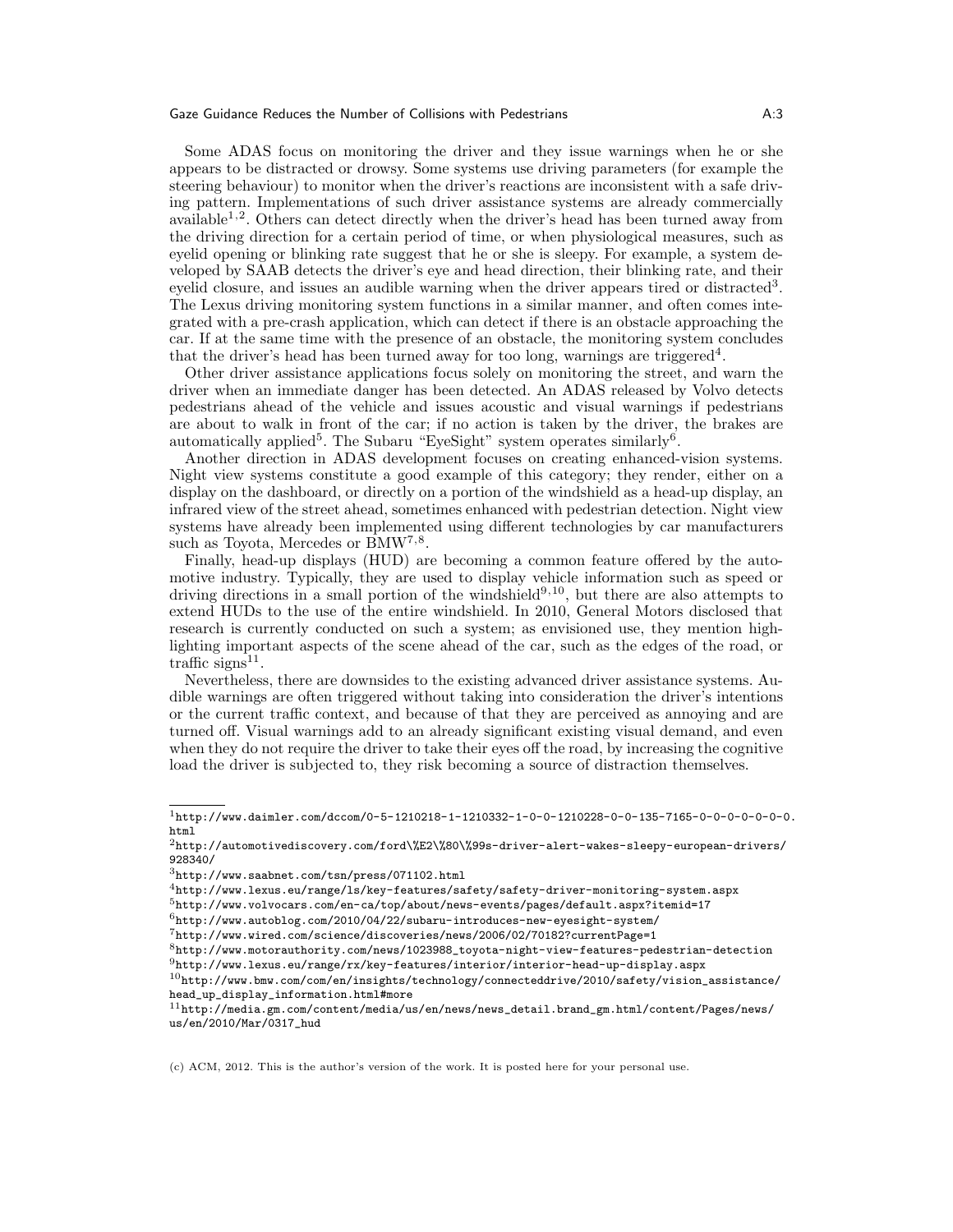What we propose is to build enhanced-vision systems that can unobtrusively direct the drivers' eye movements towards critical events. Previous work has already shown that by using gaze-contingent interactive displays to render visual information with increased salience in selected regions, a gaze guidance effect can be obtained ([Barth et al. 2006], [de Graef et al. 2009]).

Here, we have used a special gaze-contingent driving simulator to investigate how gaze guidance can be used to help drivers to more efficiently distribute their attentional resources and drive more safely. Preliminary results of the experiment, obtained with an incomplete data set and with limited analyses have been published as a work-in-progress paper in [Pomarjanschi et al. 2010]. In the current manuscript, we report the final results of the study, obtained after completing the experimental recordings. The final analyses are focused more on identifying and highlighting the effect of the gaze guidance both concerning driving behaviour and eye movements.

# 2. METHODS

The experiments took place in a PC-based driving simulator. The simulator was integrated with a high speed remote eye tracker and allowed the gaze-contingent placing of gaze-capturing events. The virtual environment modelled an existing urban area (the city of Osnabrück) with its roads and buildings. The subjects viewed the virtual city from a car driver's perspective, and controlled their car (the egocar) using an off-the-shelf pedalsteering wheel system.

Subjects drove along pre-established courses inside the simulated city while performing additional cognitive tasks. Three distinct routes were selected, each of them on average stretching over a distance of 900 m. The drivers were guided along these routes by transparent directional arrows overlaid on the road at intersections.

The graphical simulation provided a basic static content layer (comprising streets, buildings and green areas) to which dynamic content could be added. The dynamic content consisted of pedestrians and cars, road signs and traffic lights, but also of textures that could be overlaid either relative to the simulator screen, or "attached" to a traffic participant. Pedestrians could be chosen from a set of eight distinct characters, while for vehicles, both variations in type and colour were possible, therefore generating a large available set. Apart from the directional arrows, the traffic was guided and regulated with the help of a coherent traffic sign network. The available traffic sign set contained fifteen regulatory signs controlling the right of way and the allowed traffic direction. Because of limitations of the simulator engine, scenarios in which the subject was forced to stop at a red light could not be created. Therefore, the only light signal that was added to one of the routes was designed to turn green as soon as the subject approached it.

Both for pedestrians and for cars, their attributes as well as the trajectory they followed had to be preprogrammed. For that reason, it was not possible to alter their behaviour in response to specific actions of the egocar. Therefore the actions of other traffic participants were triggered as an event, in response to the 2D position of the egocar on the map of the virtual city. Because of this, all events were triggered in a similar fashion for all subjects, making the trials fully comparable.

During the experiment it was possible to manually switch between eight speed levels, by pressing a key on the keyboard. Since it proved quite difficult for subjects unacquainted to the driving simulator to control the egocar at higher speeds, the whole experiment was run at a maximum speed of about 30 km/h. This consistent speed also simplified the data analysis.

Amidst benign traffic scenarios, each route had four or five potentially critical sections consisting of pedestrians unexpectedly crossing or coming close to the street. In total for the three routes, seven of the fourteen potentially critical sections would result in a collision between the egocar and a pedestrian in the absence of a prompt reaction from the driver.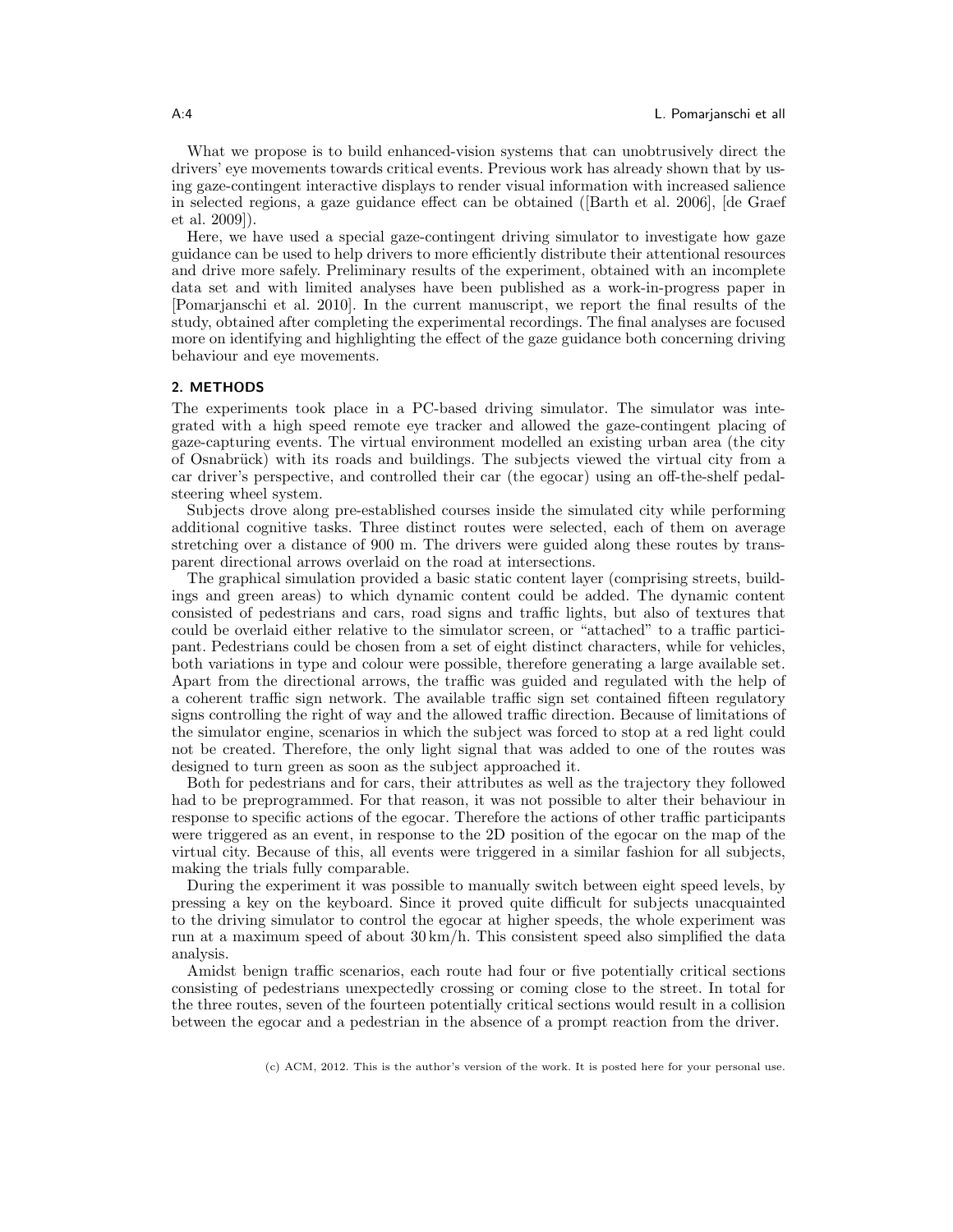

Fig. 1: Simulator scene. Because the driver is looking away (red 3D marker), the pedestrian beginning to cross the street is highlighted with a gaze-contingent cue. Bottom right: gazecontingent cue enlarged for better visibility (not shown during the experiment.)

The additional cognitive tasks were designed to act as a distractor, thus contributing to a more realistic driving experience. In the first task, the subjects were instructed to count the floors on all buildings along the route, and to remember the approximate location of the tallest one. In the second task, they had to search for an item (e.g. a copy shop) on the route, and to report how many occurrences of it they observed, and where they were located. In the last trials they were told to drive freely, but they were verbally distracted.

An experiment consisted of nine trials resulting from the combination of each route with each task. In other words, each subject drove each route three times, every time with a different cognitive load. As the events on each course would repeat themselves in a very similar fashion, we tried to minimize the habituation effect for each subject by maximizing the time interval between two repetitions of the same route, and by making sure that the maximum level of distraction would be attained during the first repetitions. To that end, the tasks were repeated in decreasing order of their difficulty. In the first stage, all three routes were repeated with the counting task, in the second stage the subjects drove again all three routes, this time performing the visual search task, while in the last stage, they were allowed to drive freely, only with conversation acting as a distractor. The task difficulty was assessed empirically during preliminary trials. The route sequence was always presented in the same order.

Before the experiment, subjects were instructed to drive through the city following the directional arrows, while acting as if they were driving a real car through an inhabited city. They were told that it was of utmost importance to follow traffic regulations and to drive as safely as possible. Nonetheless, they were not explicitly warned about the possibility of pedestrians attempting to unexpectedly cross the street. All the experiments began with a short training route, in which the drivers were allowed to drive freely in a remote part of the city. Only when the subject was able to drive safely on the simulation road, the actual trials would begin. Including instructions and training, an experiment lasted on average thirty minutes.

For one subject group, the potentially critical events were highlighted with gazecontingent cues (GCC) attached to the risk pedestrian and overlaid on the simulator scene. Several cue shapes, colours and transparencies were tested in pilot experiments in order to select a cue as unobtrusive as possible that would still be salient enough to capture the subjects' gaze. The chosen cue material was a simple red overlay shaped like four rays converging on the pedestrian (see Figure 1). The cue would be triggered only when the subject

<sup>(</sup>c) ACM, 2012. This is the author's version of the work. It is posted here for your personal use.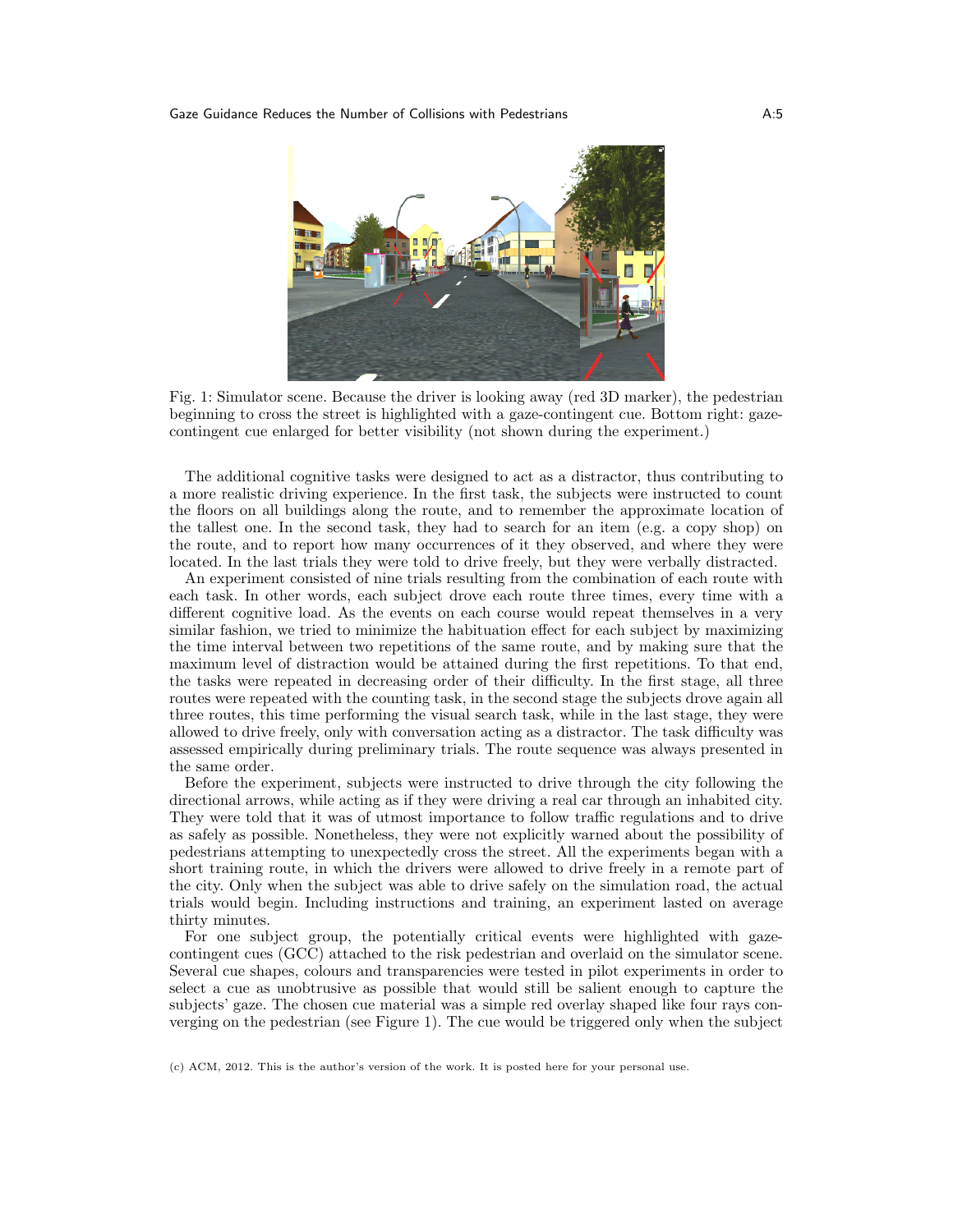

Fig. 2: Empirical cumulative distribution function (ECDF) of time to first fixate a critical scenario pedestrian. Gaze guidance subjects show decreased reaction times, meaning that they fixate on the pedestrian sooner (mean/s.d. 0.375/0.37 s for GCC subjects, 0.487/0.72 s controls). The results are significant ( $p = 0.011$ , Kolmogorov-Smirnov test).

was looking away from the danger element, and would be triggered off as an immediate result of the subject looking at it. The control group was not exposed to any GCCs.

We recorded data from thirty volunteering subjects with normal or corrected to normal vision (ten female and twenty male, with ages between 20 - 55 years). All had a driving licence with at least one year driving experience and variable computer gaming experience. Fifteen subjects were part of the gaze guidance aided group, while the remaining fifteen were controls.

The setup consisted of two computer workstations, one running and displaying the simulation, the other acting as a server controlling the events and the eye tracking device. The server and the simulator were connected through a direct ethernet interface.

The participants were seated 70 cm away from the 22" display. Eye movements were recorded using a SensoMotoric Instruments RED250 remote eye tracker running at a sampling frequency of 250 Hz. The eye tracker device was connected via USB to the server. The display had a spatial resolution of 1680x1050 pixels and was viewed under an angle of about 38x24 degrees. Before each trial, a 9 point calibration was performed.

From the over 400 minutes of gaze data, more than 75,000 saccades were extracted using the velocity-based algorithm described in [Böhme et al. 2006]. The simulator also recorded driving parameters such as speed, pedal position and steering wheel inclination at a frequency of 60 Hz.

### 3. RESULTS

### 3.1. Efficacy of Gaze Guidance

In the analysis of the influence of GCCs on the driving performance of the subjects, no distinction was made between the cognitive tasks. The data were pooled for each subject group over all three conditions.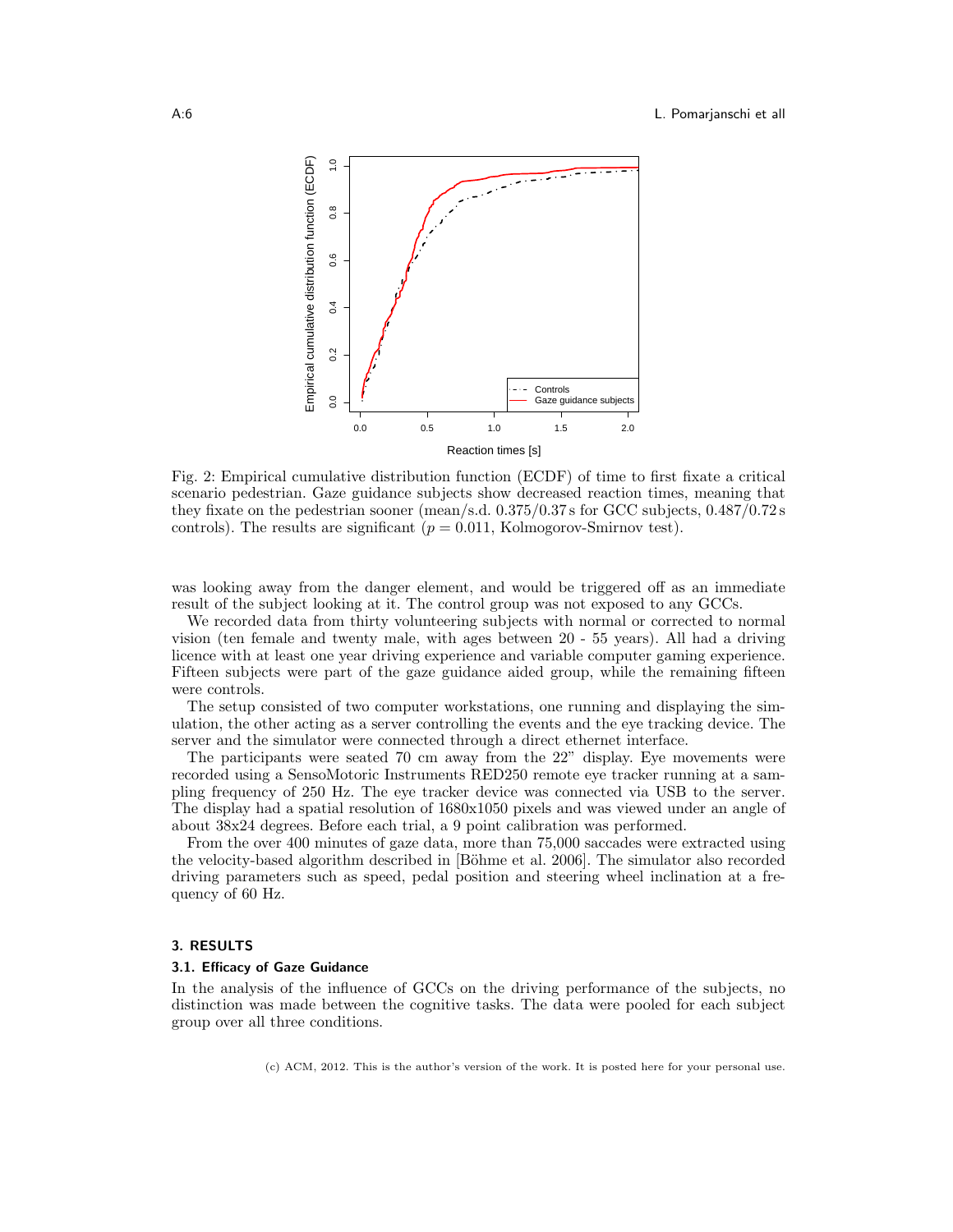#### Gaze Guidance Reduces the Number of Collisions with Pedestrians **A:7** A:7

3.1.1. Reaction times. We examined the reaction time measured between the triggering of a critical event (a pedestrian crossing) and the first gaze hit on the pedestrian of interest, comparing the GCC and the control group.

Because we cannot assume a specific shape of the distribution of reaction times, we used the Kolmogorov-Smirnov test, which is a powerful non-parametric statistical test. It is based on the empirical cumulative distribution function (ECDF), which essentially is the integral of the probability density function; in other words, the ECDF at the point  $x$  denotes the proportion of samples that have a value of x or less:

$$
F_n(t) = \frac{1}{n} \sum_{i=1}^n \mathbf{1}_{x_i \le t},
$$

where  $\mathbf{1}_{x_i \leq t} = \begin{cases} 1 & \text{if } x_i \leq t \\ 0 & \text{otherwise} \end{cases}$ . In Figure 2 for example, 80% (0.8 on the y-axis) of the control subjects (black dashed curve) had a reaction time of 650 ms or less. For the gaze-

guidance group (red solid curve), the 80% mark was reached earlier, already at 500 ms, i.e. gaze-guided subjects reacted faster. The Kolmogorov-Smirnov test actually measures the maximum vertical distance D of the two curves, which here is statistically significant at  $D = 0.1291, p = 0.011.$ 

3.1.2. Provoked accidents. As mentioned before, of the total number of events for which a GCC would be triggered if the driver looked away, seven had the potential to lead to a collision of the subject-driven car with the critical event pedestrian. To evaluate the subjects' driving performance, we looked at the number of accidents caused in the experiment.

Since the simulator did not provide any collision feedback, we used a distance-based algorithm to detect pedestrian-egocar collisions. We computed the distances between the centre of the egocar and the critical scenario pedestrian. Based on the dimensions of an average city car, we set the distance threshold for a collision to 1 m from the car centre. Nevertheless, the following result holds qualitatively also for other distance thresholds (Figure 3).

We computed the accident rate as the total number of accidents for the group, divided by the total number of events which could have led to an accident for that group. We found that the accident rate is strongly reduced for the gaze guidance subjects (0.026), being less than half of that of the controls  $(0.068)$ . This reduction is highly significant  $(99.8\%$  confidence interval). In order to check whether the significance of the accident rate reduction holds also for thresholds other than that of 1 m, we computed the 95% confidence intervals for all distances larger than 0.5 m, up to 2 m, in increments of 10 cm. The results confirmed that for any of these thresholds, the collision rates for the two subject groups were signficantly different.

Because of the reduced sample size, the differences between accident rates for each task did not reach statistical significance. However, it is interesting to note that for the control group, the largest collision rate was registered during the counting task (0.10), followed by the free driving task (0.06). The smallest collision rate was recorded for the search task (0.04). For the gaze guidance group, the order of the accident rates over tasks was the same (counting task,  $0.05$ ; free driving,  $0.02$ ; search  $0.01$ ).

In the following, we attempted to establish whether the differences suggested by the collision rates were consistent for the entire subject group, or whether they only apply for isolated cases which came near the critical accident distance. We also sought for evidence of the effect of gaze guidance in differences between the eye movement distributions of the two groups. To this end, we analysed the data recorded during a four second interval from the triggering of the critical event, i.e. the interval corresponding to the entire duration of the event (after which the pedestrian had crossed the street). We divided this interval into 200 ms time windows, and for each event, we plotted all egocar-pedestrian distances in

<sup>(</sup>c) ACM, 2012. This is the author's version of the work. It is posted here for your personal use.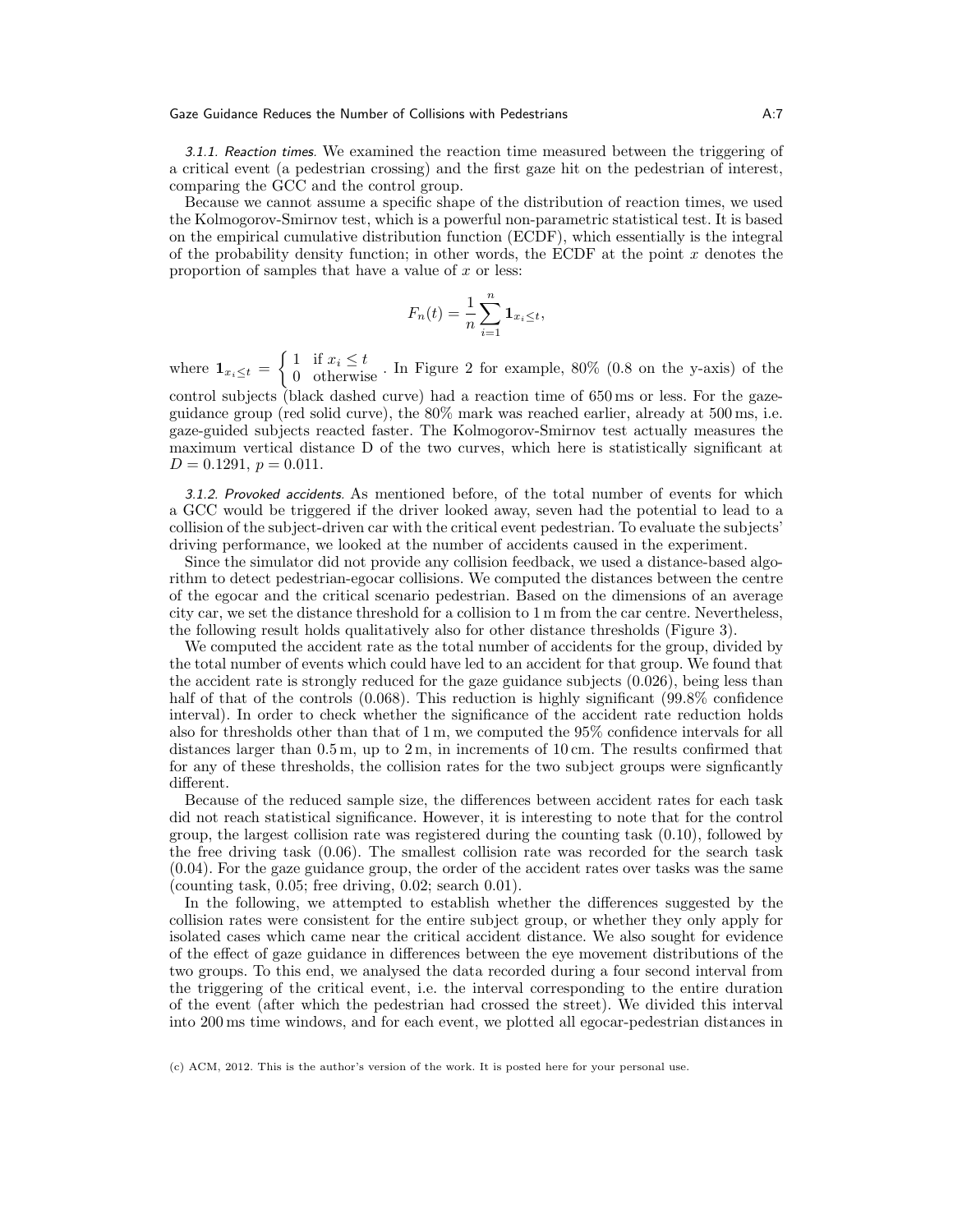

Fig. 3: Collision rate as a function of distance threshold. The collision rate was computed as the fraction of critical event sequences where the minimum distance between the centre of the egocar and the critical pedestrian was smaller than the collision threshold. These data show that the collision rate does not critically depend on the distance threshold; for further analyses it was set to 1 m.



Fig. 4: Maximum vertical distance between the ECDF curves of the egocar-pedestrian distance distribution (D statistic). The distance distribution in each time window contains data pooled from all seven potentially critical events.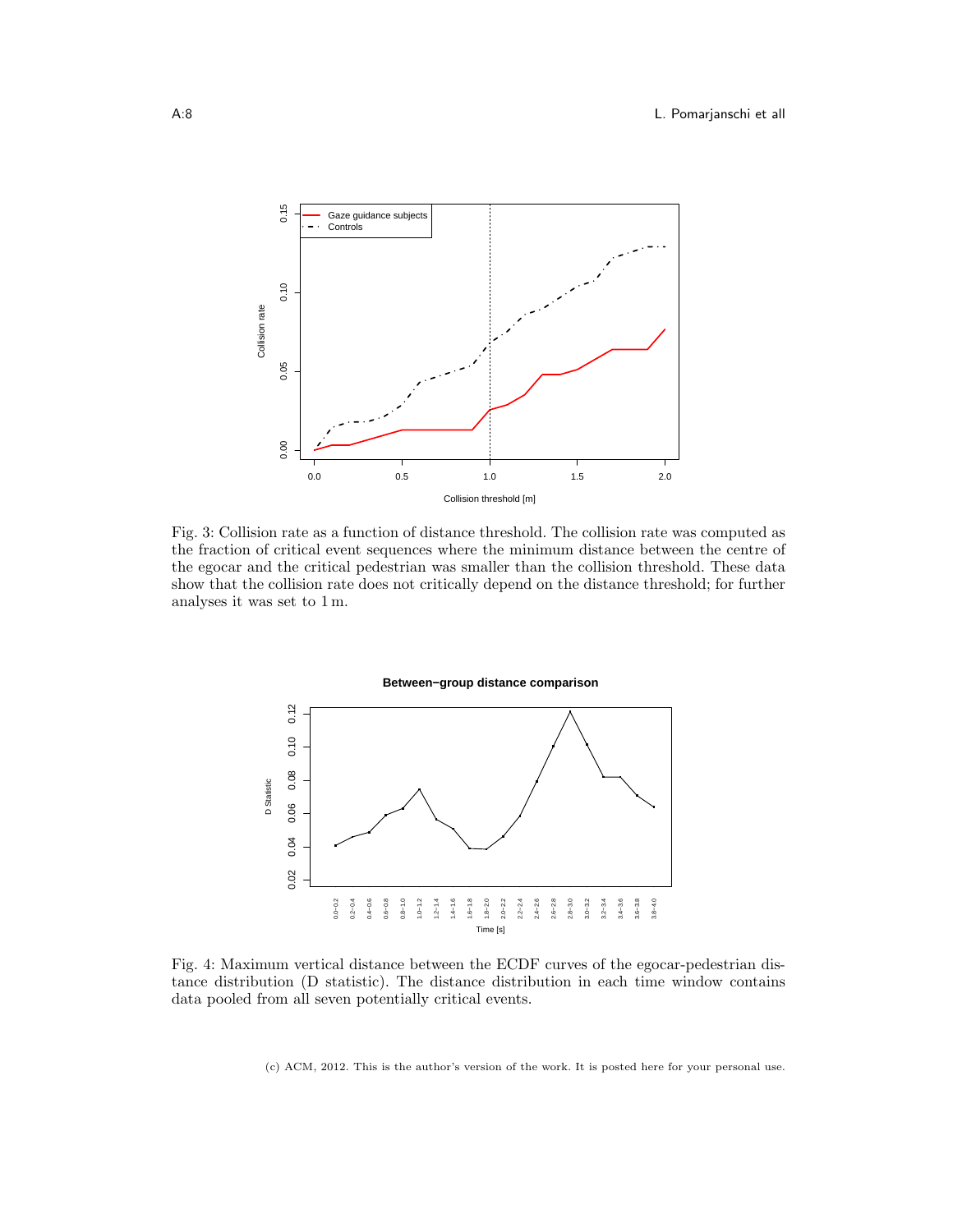

Fig. 5: Example of car-pedestrian distance and horizontal gaze position during a high-risk event (see text for more details).

the corresponding time window. To evaluate the eye movements performed by the subjects during critical events, we also analysed the horizontal gaze component for the same time intervals. A plot for a single event is shown in Figure 5. For better visualization, outliers have not been plotted.

In order to check whether the differences between the distance distributions for control and for gaze guidance subjects were significant, we pooled in each time window the data from all seven potentially critical events and then for each time window we computed and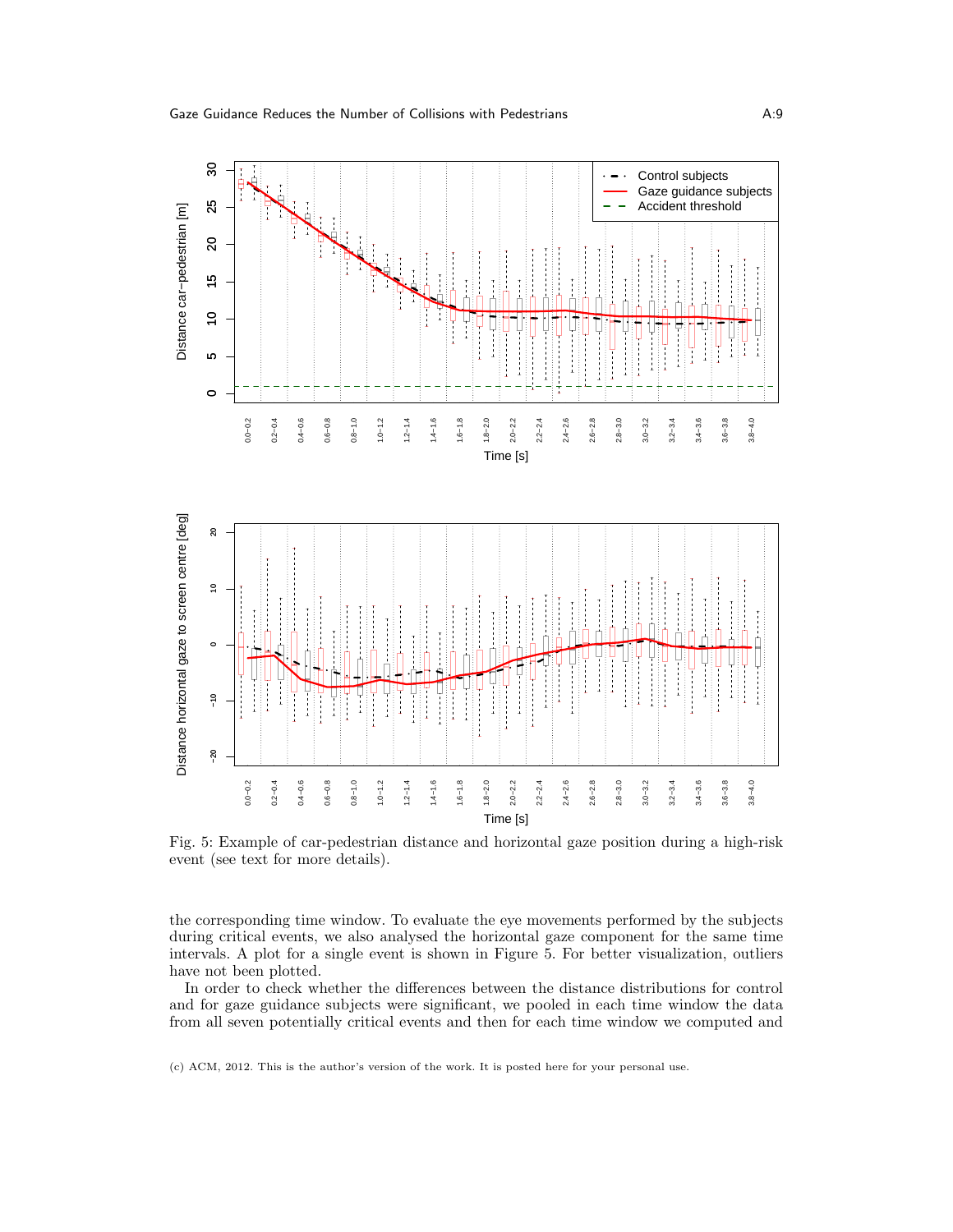plotted the D statistic (Figure 4). The variation of the maximum distance between the two distributions confirms the tendencies illustrated in Figure 6.

Because of the relatively short duration of a critical event (a maximum of 4 seconds), not enough saccade samples were available to establish the statistical significance of the differences between the eye movement distribution for each time window. That is why, concerning gaze distributions, we will only describe tendencies.

There are slight variations from event to event, depending on various factors such as the direction and the distance from which the pedestrian appears, or the characteristics of the scene at event onset. Nevertheless, some observations remain valid for all events. For the first part of the event, the egocar-pedestrian distance decreases in an approximately linear fashion and for all subjects, and the variance of the distance distributions is small. After approximately 1 s, typical reaction time, the egocar-pedestrian distance stabilizes near a constant value which, depending on the nature of the event can be close to the collision threshold. In this latter section, the distance tends to be larger for gaze guidance subjects.

Certain tendencies can also be distinguished in the horizontal gaze distribution. The variability of the gaze distributions for the first part of the event tends to be smaller for GG subjects. Also a shift in gaze position between the two subject groups can be noticed for that interval.

Next, we analysed the cumulated data over all events. For each time window of each event, we computed the difference between the medians of the distances, and also between the statistical dispersion (see below) of the gaze positions (Figure 6).

We chose the median as a measure of the central tendency of the distance distributions because of its resilience to outliers. The trend of the curve remains the same when using the mean instead of the median. GG subjects maintain longer distances to the pedestrian; the effect is particularly strong in time windows where accidents occur.

To quantify the statistical dispersion of the eye movement coordinates we also used a robust measure with regard to outliers, specifically the median absolute deviation (MAD). The MAD is computed as the median of all the absolute deviations from the sample's median. In the time windows between 600 ms and 12000 ms, the variability of the gaze positions of the GG subjects is smaller than that of controls. This time interval also corresponds to a local maximum in the distances between the medians of the horizontal eye movement distributions of the two groups (plot not shown here).

# 4. DISCUSSION

### 4.1. Gaze guidance efficacy

Subjects in the gaze guidance group showed shorter reaction times and looked at the critical events sooner than control subjects. Still, as shown in Figure 2, approximately 60% of all subjects immediately fixate the pedestrian. However, the gaze guidance did help reduce the upper bound of the reaction time distribution, suggesting that for the 40% inattentive drivers, gaze guidance would have made a significant difference in a real scenario. We would argue that compared to a real traffic scene, the graphical environment of the simulation offers a relatively low number of cars and pedestrians, no real street life, etc. and therefore, the subjects were more likely to look at the pedestrians anyway. Also, the high frequency of "accident-generating scenarios" occurring during the trials increased significantly the gaze-capturing potential of the pedestrians that walked into the street. In real driving scenarios it is not likely that seven critical situations with pedestrians occur in less than 30 minutes of driving. Should that nevertheless happen, the driver would allocate significantly more cognitive resources to anticipating similar events. Therefore, we could expect an even stronger effect of the gaze-capturing cues in real life situations.

A further gaze guidance effect that we found was that before a potential accident eye movements were less variable in case of the GG group compared to the controls. Since the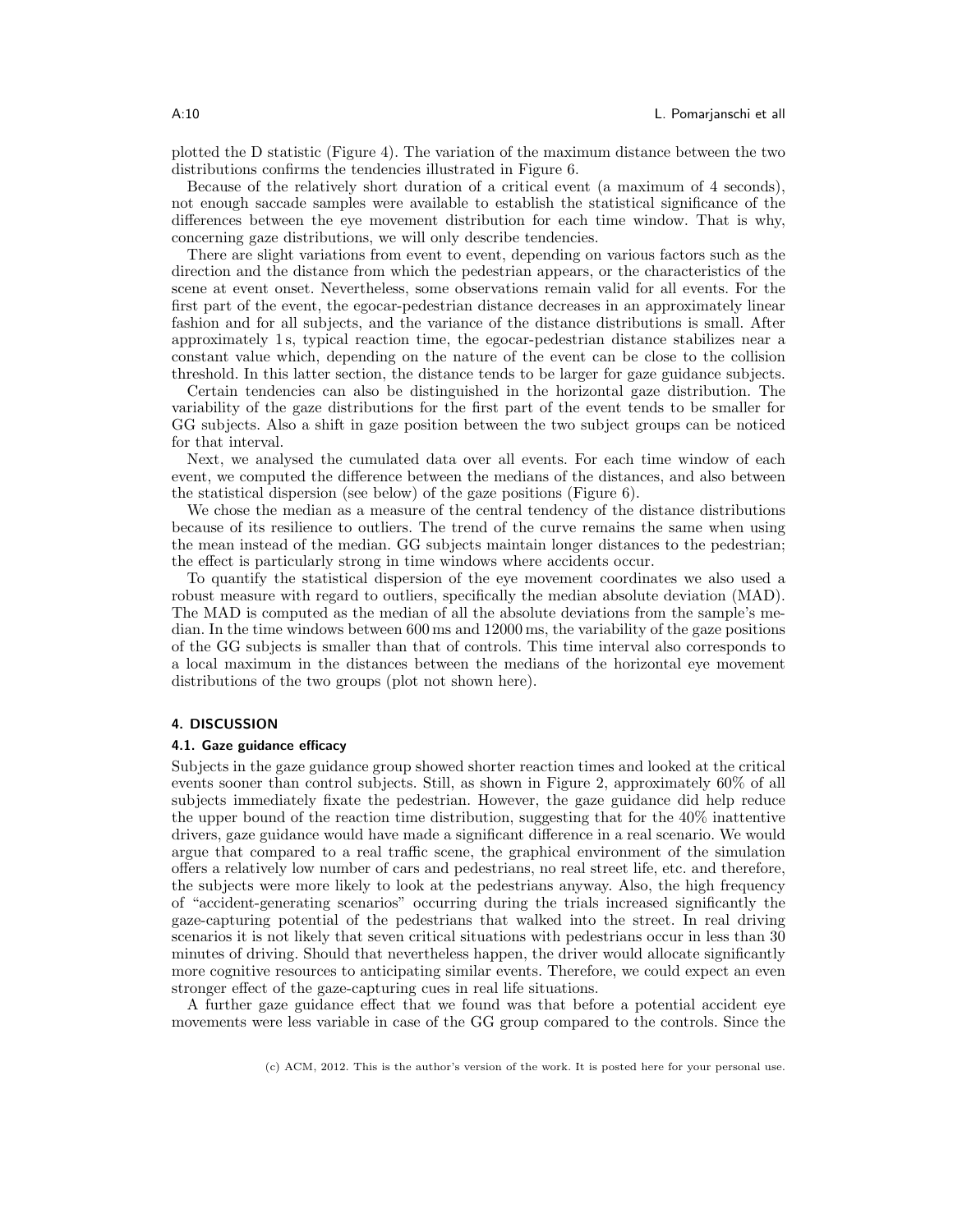

**Distance egocar−pedestrian**

**Distance horizontal gaze component to screen centre**



Fig. 6: Analysis as in Figure 5 for aggregated data on all events. The top plot shows the difference between the medians of the distance samples for each time window during a critical event. Crosses indicate time windows where accidents took place. Note that cross size is proportional to the number of accidents in the corresponding time window. The bottom plot illustrates the differences between the variabilities (median absolute deviations - MAD) of the eye movement horizontal positions for the corresponding time windows.

GG and the control conditions differ only in the presence of the GCC, the reduced variability of the gaze positions must be attributed to the GCC. We could further assume that the GG subjects were better focusing on the pedestrians, but we cannot verify this assumption because the position of the pedestrian on the screen is not precisely known.

The major finding, however, is that gaze guidance led to safer driving because GG subjects braked earlier and thus maintained a larger distance to the pedestrian. Note that this increased safety zone cannot be observed during normal driving but just before the potential

<sup>(</sup>c) ACM, 2012. This is the author's version of the work. It is posted here for your personal use.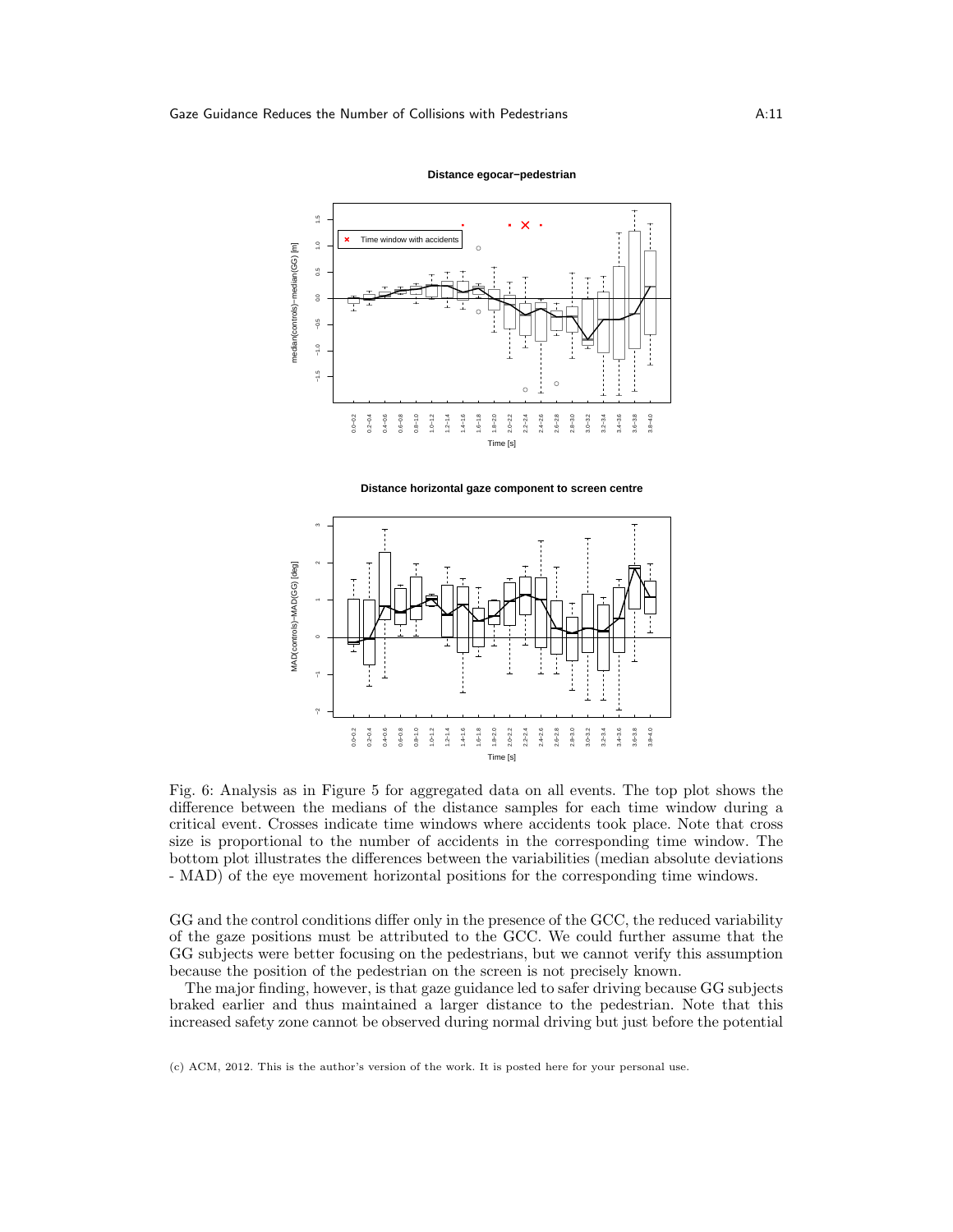collisions. Overall this change in driving behaviour due to gaze guidance led to a major reduction in the number of accidents.

### 4.2. Application in real world scenarios

An early proposal to use unobtrusive gaze guidance for better driving was made in [Barth 2001]. Meanwhile, unobtrusive gaze guidance has been demonstrated and implemented in a prototype car at the Volkswagen AG [Kiss 2009].

Regarding real-world scenarios, the VW prototype uses a row of LEDs underneath the windshield. The LEDs can be selectively turned on and already lead to a guiding effect which becomes mostly unobtrusive after some time (the driver learns to consciously ignore the lights). One could significantly improve the VW prototype by (i) using a larger headup display instead of just a row of lights, and (ii) adding a gaze tracker that would allow for gaze-contingent stimulation. Both extensions seem realistic but additional efforts are required to match car safety and cost criteria.

Naturally, in order for such a system to be useful it should be 100% reliable, give no false warnings and signal all potential dangers, but that holds true not only for gaze guidance, but for any driver assistance system.

The benefits of unobtrusive, subconscious guidance can be better understood by acknowledging that visual perception is widely determined by our expectations, i.e. by a model. This model is only selectively updated because of limited attentional resources. Warnings such as beeping attempt to avoid critical situations by forcing the driver to change their current model, whereas subliminal guidance would change the way the model is updated. The latter process is faster and less distracting, and therefore more efficient.

### 5. CONCLUSIONS

We studied the impact of gaze guidance on driving performance by performing experiments in a gaze-contingent driving simulator. We found that subjects exhibited different gaze behaviour when performing different cognitive tasks. When safety-critical events were highlighted with briefly flashed, gaze-contingent cues, drivers attended to these events more quickly. More importantly, such gaze guidance led to a safer driving behaviour and a significantly reduced number of accidents although subjects reported that they were not distracted by the cues, part of which went unnoticed.

We hope that our results may inspire car manufacturers to build systems for driver assistance that would help drivers deploy their attentional resources more effectively. This would involve already available components such as pedestrian detection, pre-crash sensing and attention monitoring, but also novel developments such as a wide-angle gaze-contingent head-up display.

# Acknowledgement

Our research has received funding from the European Commission within the GazeCom project (IST-C-033816) of the FP6 (see www.gazecom.eu). All views herein are those of the authors alone; the European Commission is not liable for any use made of the information. Further support has been received from the Graduate School for Computing in Medicine and Life Sciences funded by Germany's Excellence Initiative [DFG GSC 235/1]. We thank Christoph Rasche for his help in designing and preparing the experiment.

### REFERENCES

- Barth, E. 2001. Information technology for active perception: Itap. In First GRP-Symposium, Sehen und Aufmerksamkeit im Alter, Benediktbeuren, December 2001.
- BARTH, E., DORR, M., BÖHME, M., GEGENFURTNER, K. R., AND MARTINETZ, T. 2006. Guiding eye movements for better communication and augmented vision. In Perception and Interactive Technologies. Lecture Notes in Artificial Intelligence Series, vol. 4021. Springer, 1–8.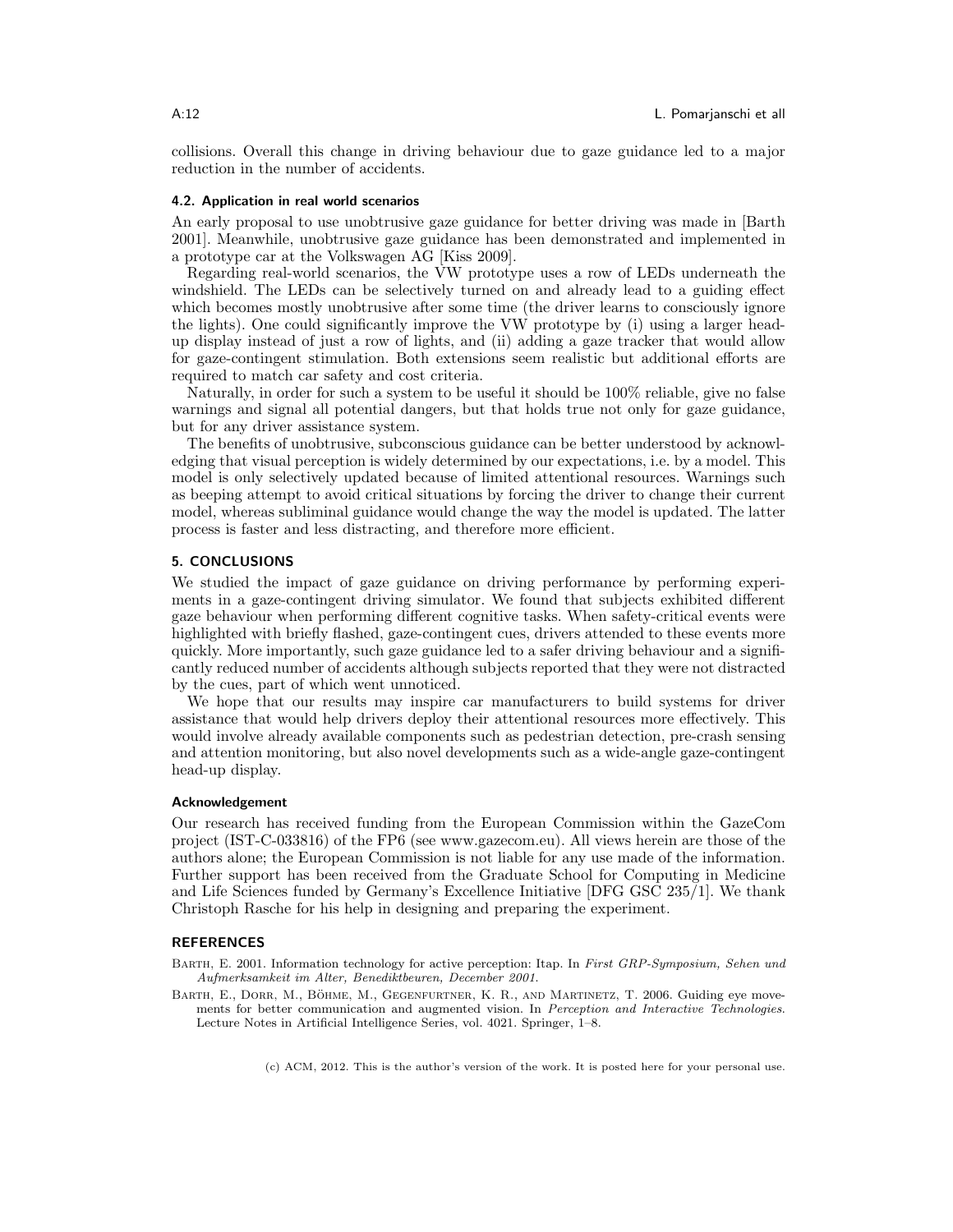#### Gaze Guidance Reduces the Number of Collisions with Pedestrians **A:13** A:13

- BÖHME, M., DORR, M., KRAUSE, C., MARTINETZ, T., AND BARTH, E. 2006. Eye movement predictions on natural videos. Neurocomputing 69, 16–18, 1996–2004.
- BOWERS, A. R., MANDEL, A. J., GOLDSTEIN, R. B., AND PELI, E. 2009. Driving with hemianopia, I: Detection performance in a driving simulator. Investigative Ophtalmology and Visual Science 50, 11.
- BOYLE, L. N. AND LEE, J. D. 2010. Using driving simulators to assess driving safety. Accident Analysis and Prevention 42, 785–787.
- BROOKHUIS, K. A. AND DE WAARD, D. 2010. Monitoring drivers' mental workload in driving simulators using physiological measures. Accident Analysis and Prevention 42, 898–903.
- Crundall, D. E., Underwood, G., and Chapman, P. R. 1998. How much do novice drivers see? The effects of demand on visual search strategies in novice and experienced drivers. In Eye Guidance in Reading and Scene Perception, G. Underwood, Ed. Elsevier Science Ltd, 395–417.
- Crundall, D. E., Underwood, G., and Chapman, P. R. 2002. Attending to the peripheral world while driving. Applied Cognitive Psychology 16, 459–475.
- de Graef, P., Hamon, G., Dorr, M., Barth, E., and Verfaillie, K. 2009. Virtual navigation training and gaze guidance. The Eye and the Auto, Detroit, USA, 2009.
- GALPIN, A., UNDERWOOD, G., AND CRUNDALL, D. 2009. Change blindness in driving scenes. Transportation Research Part F 12, 179–185.
- HAYHOE, M. AND BALLARD, D. 2005. Eye movements in natural behavior. Trends in Cognitive Sciences 9, 4, 188–94.
- HENDERSON, J. M. 2003. Human gaze control during real-world scene perception. Trends in Cognitive Sciences 7, 11, 498–504.
- Ho, C. and Spence, C. 2005. Assessing the effectiveness of various auditory cues in capturing a driver's visual attention. Journal of Experimental Psychology: Applied 11, 3, 157–174.
- ITTI, L., KOCH, C., AND NIEBUR, E. 1998. A model of saliency-based visual attention for rapid scene analysis. IEEE Transactions on Pattern Analysis and Machine Intelligence 20, 11, 1254–1259.
- KEMENY, A. AND PANERAI, F. 2003. Evaluating perception in driving simulator experiments. Trends in Cognitive Sciences 7, 1.
- Kiss, M. 2009. Driver assistance in the peripheral field of view. Science Beyond Fiction: European Future Technologies Conference, Prague, 2009. Session on Modelling and guiding attention in an increasingly complex world.
- Klauer, S., Dingus, T., Neale, V., Sudweeks, J., and Ramsey, D. 2006. The impact of driver inattention on near crash/crash risk: an analysis using the 100-car naturalistic driving study data. Tech. rep., National Highway Traffic Safety Administration, US Department of Transportation.
- Konstantinopolous, P., Chapman, P., and Crundall, D. 2010. Driver's visual attention as a function of driving experience and visibility. using a driving simulator to explore drivers' eye movements in day, night and rain driving. Accident Analysis and Prevention 42, 827–834.
- LAND, M. F. 2006. Eye movements and the control of actions in everyday life. Progress in Retinal and Eye Research 25, 296–324.
- LAND, M. F. AND HAYHOE, M. 2001. In what ways do eye movements contribute to everyday activities? Vision Research 41, 3559–65.
- LAND, M. F. AND LEE, D. N. 1994. Where we look when we steer. Nature  $369, 742-744$ .
- Land, M. F. and Tatler, B. W. 2001. Steering with the head: The visual strategy of a racing driver. Current Biology 11, 1215–1220.
- McCarley, J. S., Vais, M. J., Pringle, H., Kramer, A. F., Irwin, D. E., and Strayer, D. L. 2004. Conversation disrupts change detection in complex traffic scenes. Human Factors 46, 3, 424–36.
- Mosedale, J., Purdy, A., and Clarkson, E. 2006. Contributory factors to road accidents. Tech. rep., Department for Transport, UK.
- Mulckhuyse, M., van Zoest, W., and Theeuwes, J. 2008. Capture of the eyes by relevant and irrelevant onsets. Exp Brain Res 186, 2, 225–235.
- National Highway Traffic Safety Administration 2009. An examination of driver distractions as recorded in NHTSA database.
- National Highway Traffic Safety Administration 2010a. Distracted driving 2009.
- National Highway Traffic Safety Administration 2010b. Highlights of 2009 motor vehicle crashes.
- Pomarjanschi, L., Dorr, M., Rasche, C., and Barth, E. 2010. Safer driving with gaze guidance. In Proceedings of Bionetics 2010 - 5th International ICST Conference on Bio-Inspired Models of Network, Information, and Computing Systems. (in press).